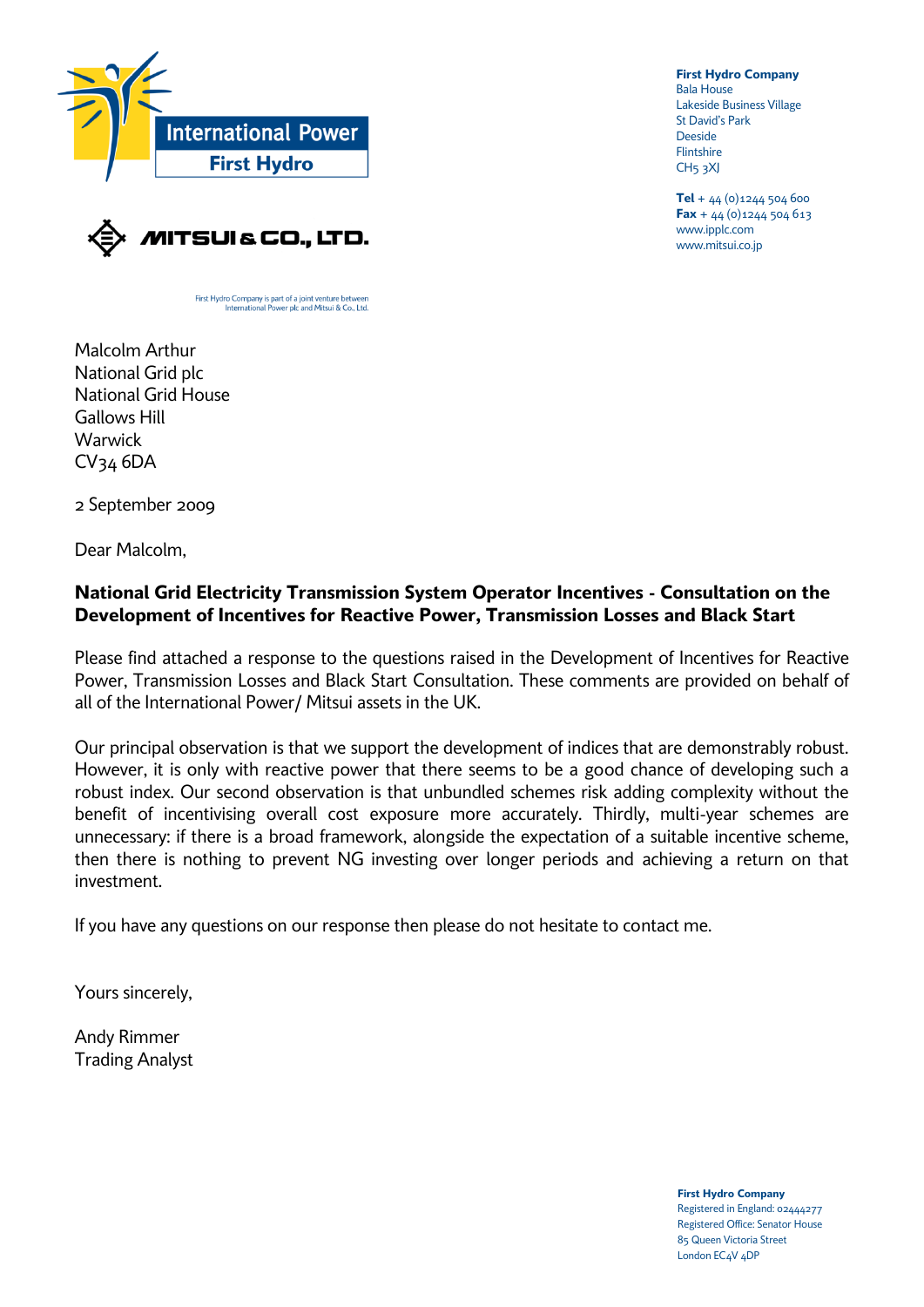# *1 What benefits do you see for the development of an indexation methodology for reactive power costs? What drivers should be included in such an index?*

The principle of indexation is generally a sound one; it should be followed in order to more accurately reflect, and therefore incentivise, those costs that NG is able to control. However, any proposed index must be demonstrably robust.

As in our responses to previous consultations, we believe that it should be possible to develop an index with regard to reactive power. It is clear that NG has no control over certain cost drivers such as RPI and power prices; it should be simple to reflect both of these drivers more accurately than the current one-off annual forecast.

There should not be a separate, unbundled reactive power incentive scheme.

### *2 What benefits do you believe there are in the implementation of a longer than one year scheme?*

Longer schemes may produce benefits if they encourage investments in cost abatement projects which would not be otherwise delivered. However, it should be noted that through establishing an Incentive Scheme framework that more accurately reflects controllable costs then there is nothing to prevent NG investing over longer periods and achieving a return on that investment (such as investment in enhancing IT systems). With such a framework already in place, a longer term scheme does not seem justified at this time.

# *3 Are there any additional benefits or drawbacks in the development and implementation of an unbundled reactive power incentive?*

Implementation of unbundled schemes introduces further administrative complexity into what is an already complex scheme. Further, bundled schemes ensure that focus remains on minimising overall costs.

# *4 Please provide your views on the development of the reactive power incentive? Do you see any benefits in changing the current arrangements?*

We consider that developing a reactive power index is a positive step but it is one that should be included within a bundled scheme. Further, the acceptability of any index would depend on the detailed development; obviously, this detail is lacking at the moment and so this limits any conclusion beyond a high level support for robust indices.

# *5 What benefits do you see for the development of an indexation methodology for transmission losses? What drivers should be included in such an index?*

The principle reason to develop an index is that NG has limited control over transmission losses and that the current scheme does not accurately incentivise the extent of NG's control. It is suggested that an index would incentivise NG more accurately; however, it is by no means clear that it is possible to develop a robust index for transmission losses. Once again, more detail is required in order to establish an opinion.

#### *6 Please provide your views on whether the SO can influence sufficient drivers to reduce Transmission Losses?*

The consultation clearly sets out the limited impact NG can have on the drivers of transmission losses and yet the potentially sizeable impact that losses can have on the IBC. Whilst it is important to minimise losses as far as possible, the limited influence of the SO must raise the question of whether it is an appropriate measure to include within the BSIS.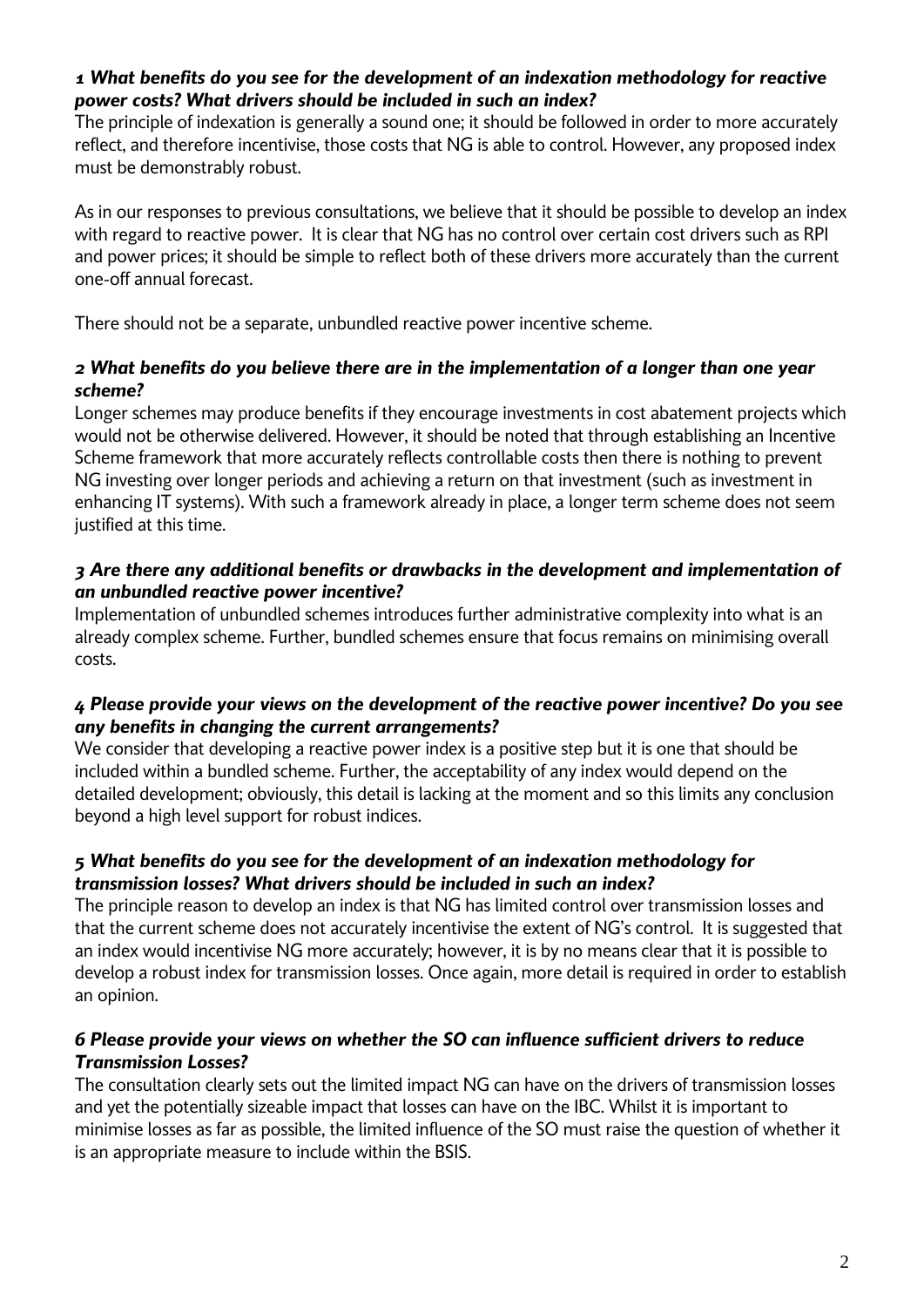### *7 What benefits do you believe there are in the implementation of a longer than one year scheme?*

As a general observation, multi-year schemes are of limited benefit: if there is a broad framework, alongside the expectation of a suitable incentive scheme, then there is nothing to prevent NG investing over longer periods and realising a return on that investment.

#### *8 Are there any additional benefits or drawbacks in the development and implementation of an unbundled transmission losses incentive?*

If losses are to be incentivised then they should be included within a bundled scheme because focus must remain on minimising overall costs and unbundled schemes may affect such focus.

#### *9 Please provide your views on the development of the transmission losses incentive? Do you see any benefits in changing the current arrangements?*

We consider that the establishment of a robust index would be difficult and it is perhaps better to devote resources to other matters.

# *Question 9 Are there any benefits in the development of a TO incentive to manage fixed losses?*

The TO's influence over fixed losses seems limited to its decisions on asset investment, given that there is already a requirement to consider low loss equipment it is not clear how any incentive would be developed or indeed what effect it would have. Once again, a detailed suggestion is required before any conclusion could be reached.

# *10 What benefit do you see in developing a transmission losses zonal forecast incentive?*

There is no real benefit to a zonal losses forecast, given the BSC modification being considered and, therefore, any incentive around such a forecast. Further, changes in losses have a small impact on the marginal cost of production and are unlikely to materially affect generation dispatch decisions.

# *11 What benefit do you see in the development of a Transmission Losses procurement incentive similar to the Gas Shrinkage incentive?*

This would be a sizeable change to the current approach to transmission losses and would require much more substantial discussion before a view could be formulated; however, it is an interesting suggestion.

# *12 Do you agree that National Grid should be incentivised on the procurement of black start services for 2010/11 and 2011/12 as under the current scheme framework?*

It is not clear to us that there should be an incentive for the procurement of black start services. However, if there is to be an incentive then there seem few reasons to change the current framework.

# *13 Do you believe that the black start scheme should be extended to a 2 year target?*

If the costs for black start are "reasonably certain" (page 39, paragraph 180) then there seems limited benefit in extending the scheme to a two year target; multi-year schemes are only justified if they lead to lower costs and yet, if costs are "reasonably certain" it is not clear what the benefit will be of a multi-year scheme.

# *14 How do you believe black start services are best procured post 2012?*

We support the current approach being employed by NG in investigating the post-2012 environment for black start services. It is clear that there will be substantial changes to black start costs given the requirement for new providers. NG's investigation should produce a sound basis for a discussion of changes to future procurement; however, we would be interested in viewing the results of the analysis (e.g. the potential for provision from alternate technologies not currently employed) before formulating any conclusions on how the black start services are best procured.